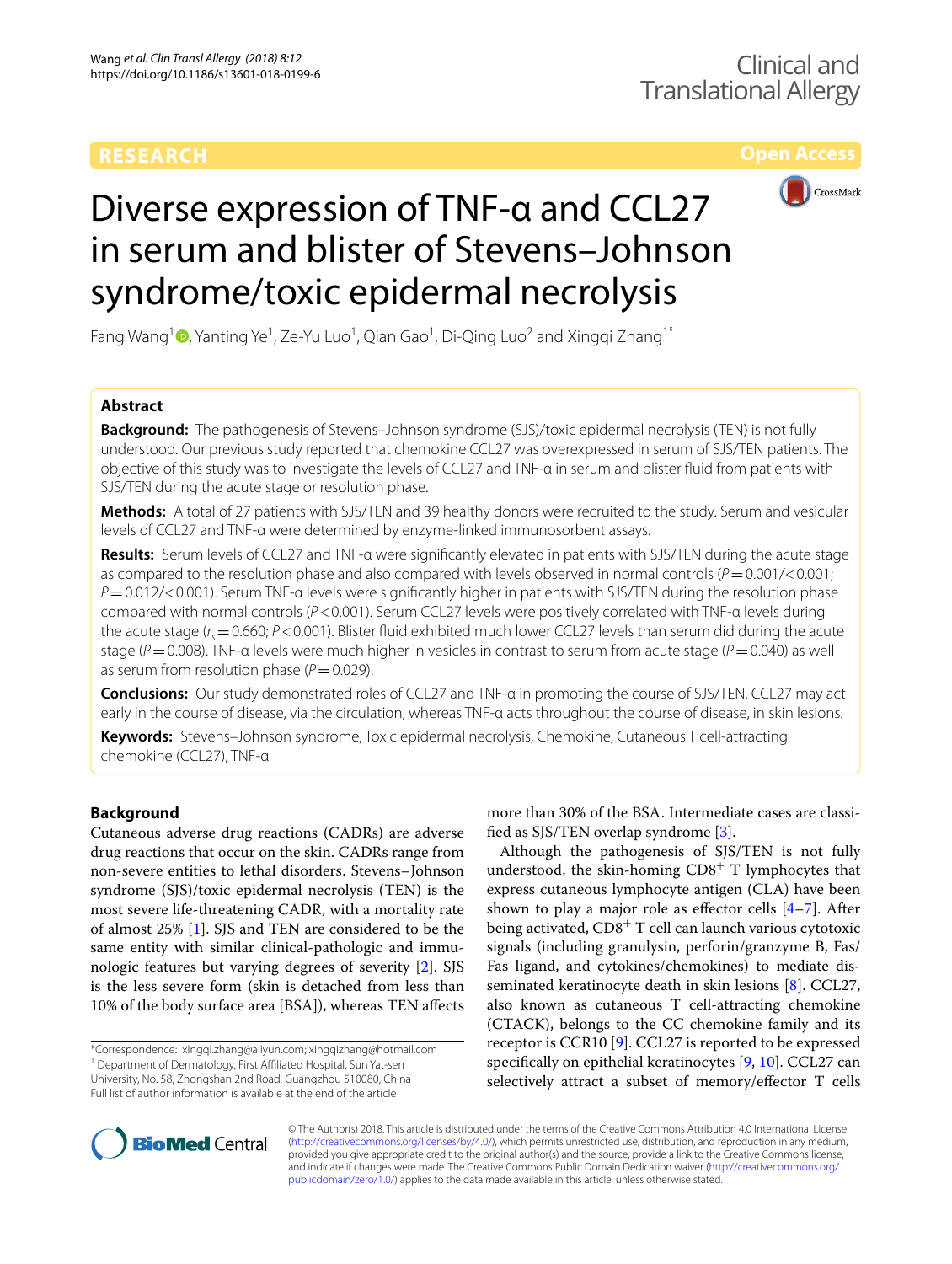(both  $CD4^+$  and  $CD8^+$  T cells), positive for CLA and CCR10, from the peripheral blood to the targeted area of skin [[11](#page-5-8), [12\]](#page-5-9). CCL27 is highly upregulated in infammatory skin conditions such as atopic dermatitis, psoriasis, and contact dermatitis  $[11]$ . In a study conducted by Tapia et al. [[13\]](#page-5-10), CCL27 was highly expressed in the skin lesions from two patients with SJS/TEN. Furthermore, the production of CCL27 can be augmented by tumor necrosis factor (TNF)- $\alpha$  in keratinocytes, through the activation of transcription factor NF-κB [\[14](#page-5-11)]. TNF- $\alpha$  is a pro-infammatory cytokine that can be secreted by activated macrophages, natural killer cells and T cells [\[15](#page-5-12)]. TNF-α can induce cell apoptosis, cell activation, difer-entiation, and inflammatory processes [\[16,](#page-5-13) [17](#page-5-14)]. TNF- $\alpha$ is linked to the pathogenesis of SJS/TEN in apoptosis of keratinocytes and increased permeability of the vascular endothelium [\[18](#page-5-15), [19](#page-5-16)].

In our previous study, we found that serum levels of CCL27 were signifcantly elevated in patients with SJS/ TEN compared with normal controls  $[20]$  $[20]$ . The results indicated that CCL27 was involved in the pathogenesis of SJS/TEN. Compared with other chemokines (e.g., CXCL9, CXCL10) whose concentrations were elevated [[21\]](#page-5-18), CCL27 could correlate more tightly with detached BSA in patients with SJS/TEN. We sought to determine how CCL27 infuences the dynamic course of SJS/TEN, as well as impacts on blister localization and the surrounding circulation. In this study, we measured levels of CCL27 and its related cytokine TNF-α in serum from patients with SJS/TEN during the acute stage and the resolution phase. We also measured levels of CCL27 in blisters, to study the exact role of CCL27 in the pathophysiology of SJS/TEN.

# **Methods**

# **Patients and controls**

A total of 27 patients with SJS/TEN were enrolled in the study during the period from January 2014 to June 2016. All patients were visiting the Department of Dermatology of First Afliated Hospital, Sun Yat-sen University, Guangzhou, China, for treatment of their skin problems. The most probable culprit drug was identifed according to the defnition of adverse drug reactions provided by the World Health Organization  $[22]$  $[22]$ . The symptoms appeared at least 24 h after drug administration and improved upon discontinuation of the drug. The diagnosis of SJS/TEN was based on clinical manifestations: fever, involvement of mucous membranes, purpuric pricking macules or typical targets on face and trunk, positive Nikolsky sign, and extent of the epidermal detachment, as follows: SJS, detachment<10% of BSA; TEN, detachment>30% of BSA; SJS/TEN overlap, detachment between 10% and 30% of BSA. Patients

enrolled in the study had recently been diagnosed and had not yet started any immunosuppressive or immunoregulatory agent to treat underlying diseases or druginduced reaction. Patients who had positive serology for HIV, history of allergic disorders, malignant tumors, or rheumatoid diseases were excluded.

The acute stage was defined as the appearance of new macules, blisters or erosions, with positive Nikolsky sign. Resolution phase of the disorder was defned as a lack of new skin lesions, fading of old lesions, and negative Nikolsky sign. Patients were treated with<0.4 mg/kg prednisone or equivalent dosage of a diferent steroid.

As controls, we selected 39 healthy adults, matched for age and gender. The controls had no history of drug hypersensitivity or cutaneous or immunological diseases. No patient was taking any medication at the time of inclusion in the study.

All procedures were approved by The Ethics Committee of First Afliated Hospital of Sun Yat-sen University. Informed consent was obtained from all patients and normal controls.

# **Sample collection**

A total of 3 ml peripheral blood was obtained from each of 27 patients during the acute stage, before treatment. Samples were obtained from 39 normal individuals as well. Samples were obtained during the resolution phase from 18 patients. Fluid was taken from tense blisters during the acute stage by puncture aspiration into a syringe. Eight and six blister samples were collected to measure levels of CCL27 and TNF-α, respectively. Serum samples and blister fuid were obtained following centrifugation at 4 °C and centrifuged at 2500 rpm for 10 min, then stored at  $-80$  °C until testing.

# **Measurement of CCL27 and TNF‑α levels**

Enzyme-linked immunosorbent assays (ELISAs) were performed in duplicate. CCL27 and TNF-α levels were detected using kits purchased from R&D Systems, Inc. (Minneapolis, MN, USA), and according to the manufacturer's instructions.

# **Statistical analysis**

We analyzed the statistical distribution of cytokine levels and found that, except for serum TNF-α levels during the acute state in 27 SJS/TEN patients, cytokine levels were normally distributed. Data with normal distribution were described as mean±standard deviation. For data not following a normal distribution, median (interquartile range) was used. Diferences in cytokine levels were assessed with Student's *t* test when they were normally distributed. For data that were not normally distributed, the Wilcoxon–Mann–Whitney nonparametric test was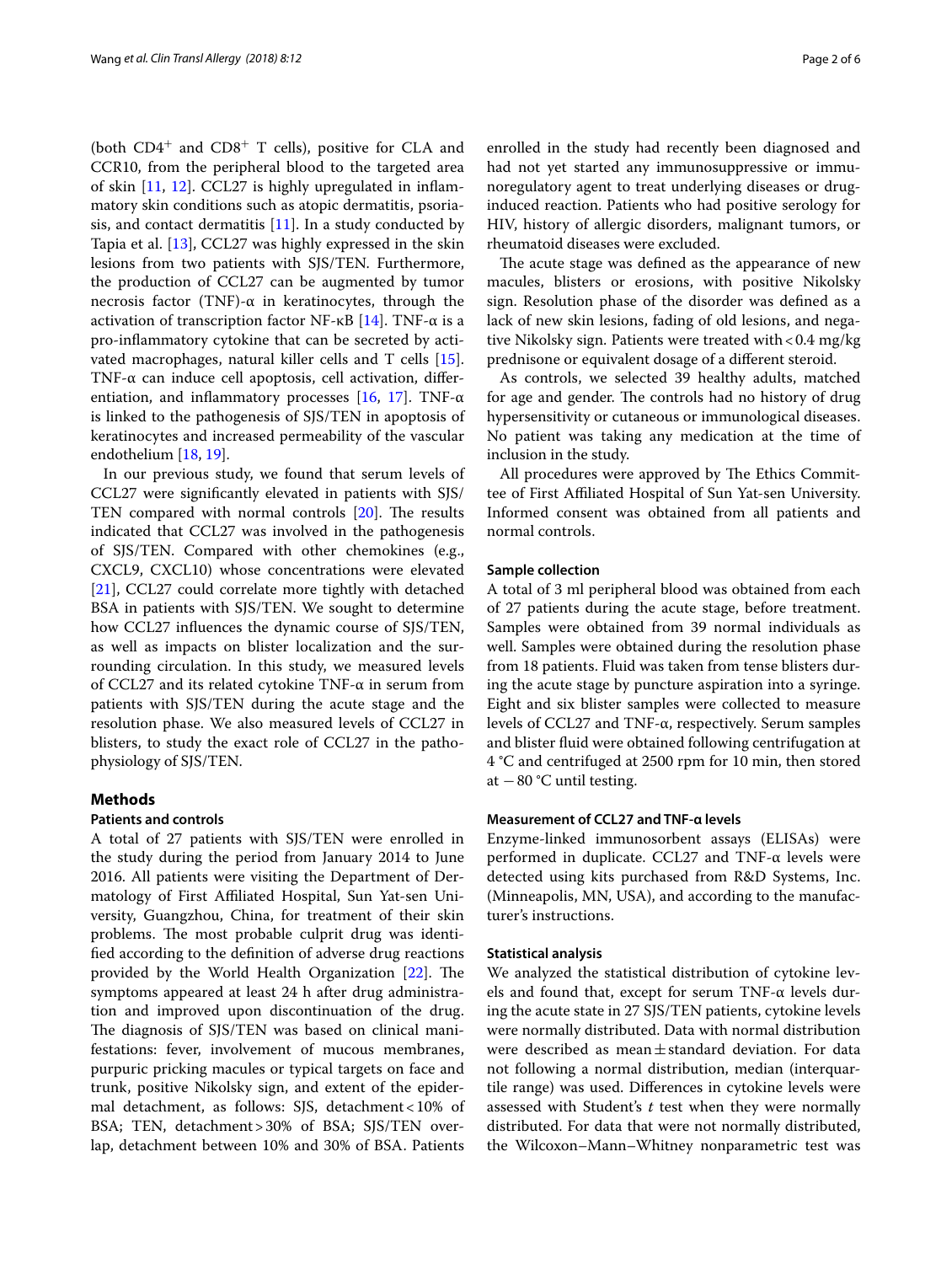performed to detect signifcant diferences. Correlation between cytokines was assessed using the Spearman rank correlation test. All tests were performed using IBM SPSS Statistics 18.0 software (SPSS Inc., Chicago, USA). Diferences were considered signifcant at *P*<0.05.

# **Results**

# **Patient demographics and drugs implicated in SJS/TEN**

The patient group comprised 23 SJS cases, 2 SJS/TEN overlap cases, and 2 TEN cases. The demographic and clinical characteristics of patients and controls are shown in Table [1.](#page-2-0) The culprit drugs identified most commonly were carbamazepine ( $n=7, 25.9%$ ) and allopurinol ( $n=6$ , 22.2%).

# **Serum levels of cytokines in patients and healthy subjects**

CCL27 levels difered signifcantly among the three tested groups (*P*<0.001). Higher levels of CCL27 were observed during the acute stage of SJS/TEN  $(629.2 \pm 233.0 \text{ pg/ml})$ as compared with the resolution stage  $(421.9 \pm 141.8 \text{ pg})$ ml;  $P = 0.001$ ) or normal controls  $(377.2 \pm 86.1 \text{ pg/ml};$ *P*<0.001; Fig. [1\)](#page-2-1). When samples obtained during the resolution stage were compared with those obtained from controls, no difference in CCL27 levels was found  $(P=0.147)$ .

TNF-α levels also difered signifcantly among the groups (*P*<0.001). Levels of TNF-α were elevated in patients with SJS/TEN during the acute stage (3.33

# <span id="page-2-0"></span>**Table 1 Demographic and clinical characteristics of patients and control group**

| <b>SJS/TEN</b><br>Group       |                |                 |                | Controls       |
|-------------------------------|----------------|-----------------|----------------|----------------|
| Subgroup                      | <b>SJS</b>     | SJS/TEN overlap | <b>TEN</b>     |                |
| No.                           | 23             | $\mathfrak{D}$  | $\mathfrak{D}$ | 39             |
| Age (year), median<br>(range) | $43.0(6 - 79)$ |                 |                | $42.2(6 - 80)$ |
| Male/female (n)               | 17/10          |                 |                | 25/14          |
| Outcome (n)                   | A(23)          | A(2)            | A(2)           | A (39)         |
| Culprit drugs (n [%])         |                |                 |                |                |
| Identified                    | 22 (81.5)      |                 |                |                |
| Carbamazepine                 | 7(25.9)        |                 |                |                |
| Allopurinol                   | 6(22.2)        |                 |                |                |
| Oxcarbazepine                 | 2(7.4)         |                 |                |                |
| <b>TCM</b>                    | 1(3.7)         |                 |                |                |
| Lamotrigine                   | 1(3.7)         |                 |                |                |
| Amoxicillin                   | 1(3.7)         |                 |                |                |
| Diazepam                      | 1(3.7)         |                 |                |                |
| Tamsulosin                    | 1(3.7)         |                 |                |                |
| <b>NSAIDs</b>                 | 1(3.7)         |                 |                |                |
| Unidentified                  | 5(18.5)        |                 |                |                |

*A* alive, *NSAIDs* nonsteroidal anti-infammatory drugs, *TCM* traditional Chinese medicine



 $P < 0.001$ 

<span id="page-2-1"></span>[2.80] pg/ml) compared with the resolution stage  $(2.53 \pm 0.81 \text{ pg/ml};$   $P=0.012)$  or normal individuals (1.93±0.49 pg/ml; *P*<0.001; Fig. [2](#page-2-2)). Levels of TNF-α were also signifcantly higher in patients whose condition had resolved as compared to normal subjects (*P*<0.001; Fig. [2\)](#page-2-2).

<span id="page-2-2"></span>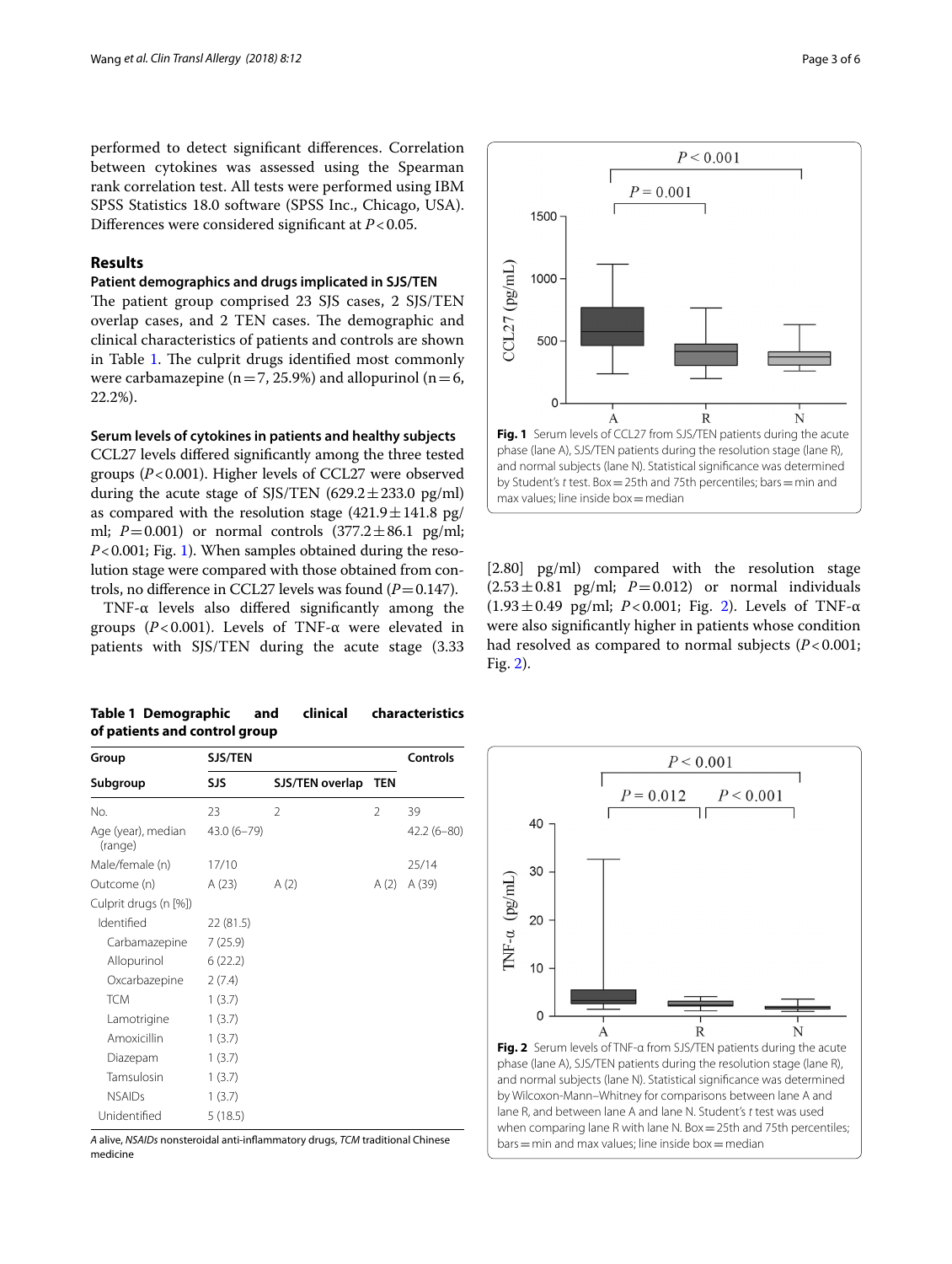<span id="page-3-0"></span>During the acute stage of SJS/TEN, serum levels of CCL27 correlated positively with TNF-α levels  $(r<sub>s</sub>=0.660, P<0.001; Fig. 3).$  $(r<sub>s</sub>=0.660, P<0.001; Fig. 3).$  $(r<sub>s</sub>=0.660, P<0.001; Fig. 3).$ 

# **Comparison of cytokine levels in serum and blister fuid**

A total of 8 blister samples were obtained to test CCL27 levels. Average levels of CCL27 in the serum of acutestage, blister samples, and resolution-phase serum from the 8 patients were  $570.0 \pm 203.9$  pg/ml,  $321.2 \pm 270.7$  pg/ ml, and  $350.0 \pm 80.1$  pg/ml, respectively. CCL27 levels differed significantly among groups  $(P=0.043)$ . CCL27 levels were much lower in blisters than in the serum obtained from patients during the acute stage of disease  $(P=0.008;$  Fig. [4](#page-3-1)). The difference in CCL27 levels between blister and serum from the resolution phase was not significant  $(P=0.799)$ .

Blister fuid was taken from 6 patients with SJS/TEN to measure TNF-α levels; the average concentration was  $13.4 \pm 8.6$  pg/ml. For all 6 patients, TNF- $\alpha$  levels in serum were also measured during the acute stage and resolution phase. TNF-α levels difered signifcantly among groups ( $P=0.008$ ). The blister fluid presented extremely high TNF- $\alpha$  levels; these levels were much higher than those measured in serum obtained during the acute stage  $(4.37 \pm 3.46 \text{ pg/ml}; P=0.040)$  or resolution phase  $(2.71 \pm 1.01 \text{ pg/ml}; P=0.029; \text{Fig. 5}).$  $(2.71 \pm 1.01 \text{ pg/ml}; P=0.029; \text{Fig. 5}).$  $(2.71 \pm 1.01 \text{ pg/ml}; P=0.029; \text{Fig. 5}).$ 

# **Discussion**

Cytokines CCL27 and TNF-α are believed to play a vital role in the pathogenesis of SJS/TEN [\[13,](#page-5-10) [18](#page-5-15)]. In this study, we found dynamic changes in 2 cytokines during the <span id="page-3-1"></span>course of the disorder, but their spatial distribution was quite different. These results suggested the two cytokines may act distinctly in the mechanisms of SJS/TEN.

In the present study, serum CCL27 levels were elevated during the acute stage of SJS/TEN but decreased to baseline when the disease improved. The overexpression of CCL27 in serum was consistent with our results reported previously  $[20]$  $[20]$ . Therefore, we strongly believe CCL27 is a factor promoting the course of SJS/TEN.

Strikingly, we discovered that CCL27 levels were much lower in blister fuid than in serum during the acute stage but close to serum levels during the resolution phase. To the best of our knowledge, very few reports have studied CCL27 levels in the blisters of SJS/TEN patients or have compared its levels in blister and serum samples from the same SJS/TEN patient. Our results could be the frst to show an imbalance in CCL27 distribution between serum and blister in SJS/TEN. In previous studies, aside from high expression in epithelial keratinocytes, CCL27 levels were typically high in the superfcial plexus of dermis during infammatory processes such as atopic dermatitis, contact dermatitis, and healing of burn wounds  $[11, 1]$  $[11, 1]$  $[11, 1]$ [23\]](#page-5-20). Through immunohistochemistry and measurements of mRNA expression, Tapia et al. [[13\]](#page-5-10) found CCL27 was highly expressed in the skin lesions of SJS/TEN patients. Based on these results, in combination with our fndings, we hypothesized that CCL27 might have a very specifc



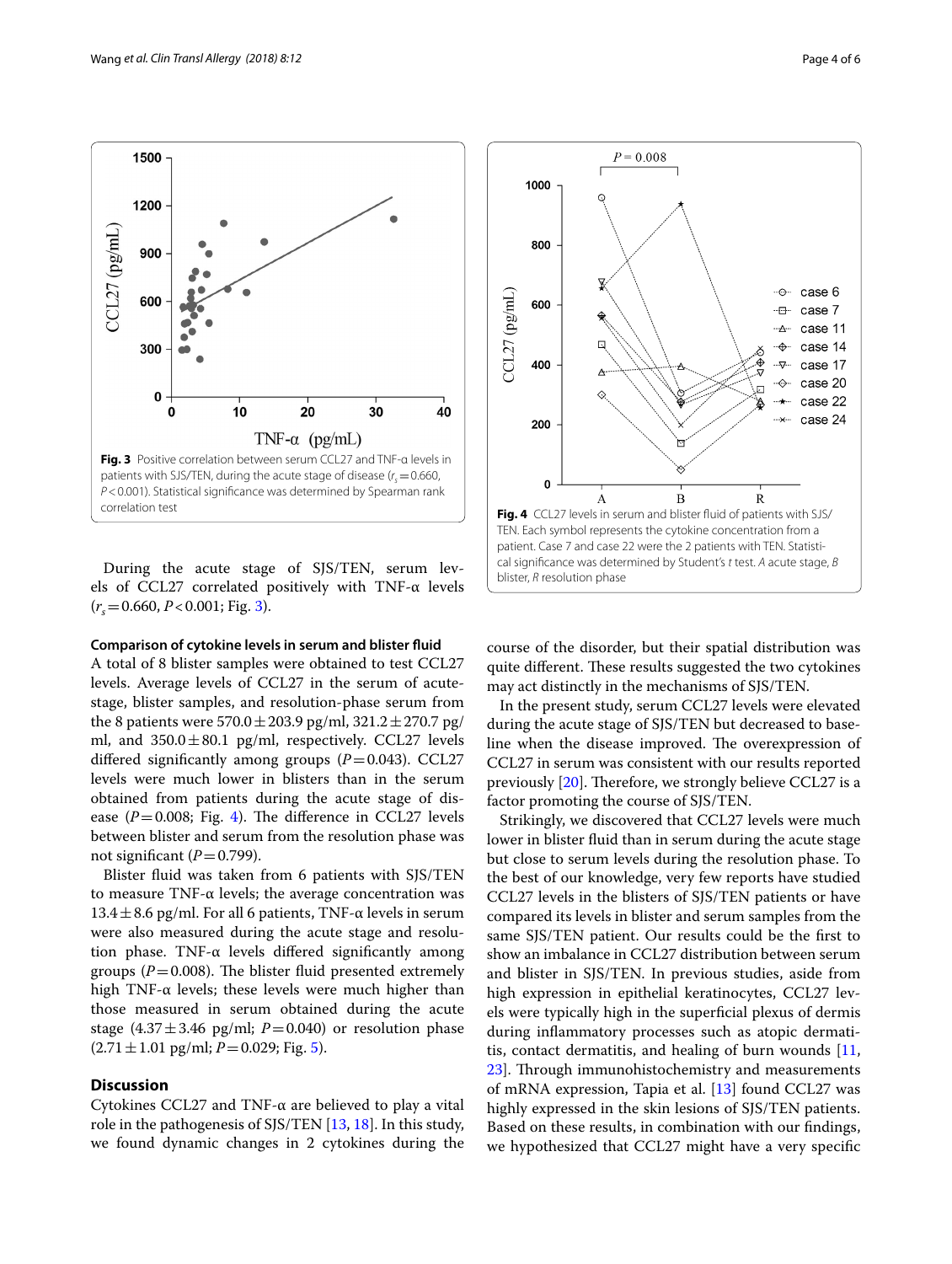

<span id="page-4-0"></span>expression pattern in SJS/TEN: after being produced by keratinocytes, CCL27 is more likely to go "deep" into the circulation rather than being released to "superfcial" blisters, in order to attract the effector T cells from circulation. Interestingly, in current study, a patient with TEN (case 22) presented blisters with extremely high CCL27 expression. As only two TEN patients were enrolled in the study, this discrepancy needs to be further explored in studies with large sample size.

It has been demonstrated that TNF-α plays a pivotal role in the pathogenesis of SJS/TEN [[20\]](#page-5-17). Previous studies have reported increased levels of TNF-α in skin biopsy specimens or in blister fuid and serum [[24](#page-5-21)[–27](#page-5-22)]. Our results were consistent with previous studies. Because TNF- $\alpha$  levels were much higher in blister fluid than in serum in our study, and the overexpression of TNF-α derived from keratinocytes was observed by others  $[8]$  $[8]$ , we believe TNF- $\alpha$  to be more active in targeted skin, and TNF-α may be linked to extensive skin detachment in SJS/TEN. This feature of TNF- $\alpha$  may relate to its important role in infammation and its efect in inducing keratinocyte apoptosis through the caspase cascade and Fas/Fas ligand interaction [\[28\]](#page-5-23).

Notably, in our study, serum TNF-α levels were higher in patients with SJS/TEN than in controls, even during the resolution phase. This suggested that TNF- $\alpha$  could act throughout the course of SJS/TEN. Compared with CCL27, TNF- $\alpha$  may exert a more prolonged effect. The fndings provided experimental evidence for a therapeutic method of antagonizing the TNF- $\alpha$  pathway in treating patients with SJS/TEN [\[29–](#page-5-24)[31\]](#page-5-25).

The major limitations of this study include that we did not directly study CCL27 expression in epithelium, so that the distribution of CCL27 within skin lesions was not sufficiently reflected. In addition, the chemotaxis of  $CD8<sup>+</sup>$  T cells mediated by CCL27 in SJS/TEN was not tested. In future experiments, we will carry out chemotaxis assays and perform in vivo tests to determine the precise role of CCL27 in SJS/TEN.

# **Implications for research and practice**

To date, data on the link between CCL27 and TNF-α in SJS/TEN are limited. Our study found a positive correlation between serum levels of CCL27 and TNF-α during the acute stage. Several studies have shown that TNF-α can induce keratinocytes to secrete CCL27 in vitro [[13](#page-5-10), [32\]](#page-5-26). Taking these fndings into account, we hypothesized that the keratinocytes amplify infammation in SJS/ TEN. In that case, keratinocytes are not only the victims being attacked, but also the generators releasing more cytokines upon infammatory stimulation. CCL27 produced by keratinocytes may serve as a target for treatment seeking to prevent SJS/TEN.

# **Conclusions**

In summary, our study demonstrated that cytokines CCL27 and TNF-α were of signifcant importance in promoting the course of SJS/TEN. However, their efects were not the same: CCL27 might act early and systemically, whereas, TNF-α may act more durably and locally.

#### **Abbreviations**

BSA: body surface area; CADRs: cutaneous adverse drug reactions; CLA: cutaneous lymphocyte antigen; CTACK: cutaneous T cell-attracting chemokine; ELISAs: Enzyme-linked immunosorbent assays; NSAIDs: nonsteroidal antiinfammatory drugs; SJS: Stevens–Johnson syndrome; TCM: traditional Chinese medicine; TNF-α: tumor necrosis factor-α; TEN: toxic epidermal necrolysis.

#### **Authors' contributions**

FW and XZ conducted the whole study, data analysis and manuscript writing. YY performed the ELISA test of cytokine concentrations. ZYL, QG and DQL contributed to sample collections and partial manuscript writing. All authors read and approved the fnal manuscript.

#### **Author details**

<sup>1</sup> Department of Dermatology, First Affiliated Hospital, Sun Yat-sen University, No. 58, Zhongshan 2nd Road, Guangzhou 510080, China. <sup>2</sup> Department of Dermatology, Eastern Hospital of First Afliated Hospital, Sun Yat-sen University, 183 Huangpu Rd. E, Guangzhou 510700, China.

#### **Acknowledgements**

We thank Prof. Jiande Han and Dr. Xuhua Tang from the dermatology department of First Afliated Hospital, Sun Yat-sen University, who collected patient samples for the study.

#### **Competing interests**

The authors declare that they have no competing interests.